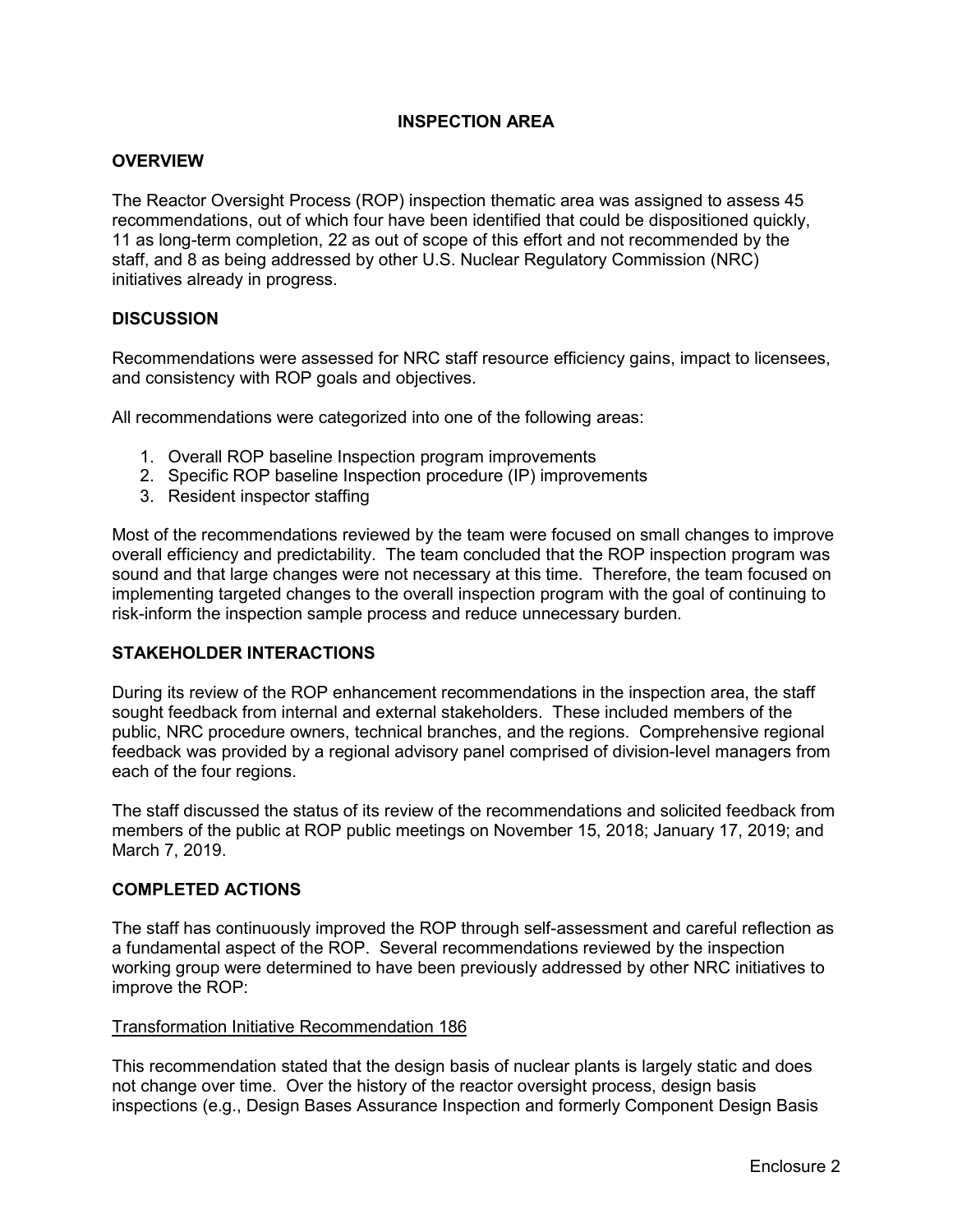Inspection) rarely generate any greater-than-Green (GTG) inspection findings. The recommendation further states that the NRC should stop inspecting the design basis of nuclear plants. The engineering inspections are high impact to licensees and provide low value. It suggests that some of the extra resources that are freed up by the reallocation could be used for inspections where licensees are changing the design basis, and further risk information could be brought to bear on selecting worthwhile samples.

#### Transformation Initiative Recommendation 428

This recommendation is similar to recommendation 186. It suggests reducing large team inspections by targeting areas based on plant risk and performance. It states that the current process consists of numerous inspections covering broad areas and programs (e.g., design basis assurance, fire protection, heat sink, etc.). This approach utilizes a large number of inspector hours and even larger site resources. Findings from these inspections are largely due to documentation or analytical gaps that rarely impact or improve safety. It further suggests reducing inspections by focusing on risk significant areas and areas where plant performance warrants increased oversight. Plant-specific probabilistic risk assessments could be used to select systems for inspections. Long-term scheduling could use a tiered approach, covering higher risk systems first, and performance indicators for system availability/reliability could be utilized to determine additional focus areas.

## Staff Response

Regarding recommendations 186 and 428, the staff completed a holistic review of engineering inspections and provided recommended changes to the Commission in SECY-18-0113, "Recommendations for Modifying the Reactor Oversight Process Engineering Inspections," dated November 13, 2018 (Agencywide Documents Access and Management System (ADAMS) Accession No. ML18144A567). The staff used risk insights, regulatory bases, and operating experience to choose the inspection areas for focused engineering inspections. The staff-recommended proposed changes would represent a 16 percent decrease in overall resources for this inspection area.

## Early Actions:

The staff's initial review of the recommendations concluded that the following can be implemented in the near-term.

## Nuclear Energy Institute (NEI) Recommendation 1F

This recommendation stated that the NRC should refrain from expanding baseline inspection effort in the future and that there should be a policy requiring no net increase in baseline inspection hours when considering new areas of inspection (including current consideration of inspecting beyond design basis features). When the NRC plans to add new subjects or scope to the baseline inspection program, it should identify subjects and scope that will be removed from the inspection program to prevent increasing the overall hours. The treatment proposed for diverse and flexible coping strategies (FLEX) inspections is an example of weaving a new area of inspection into the existing baseline program while striving to avoid increasing direct inspection hours.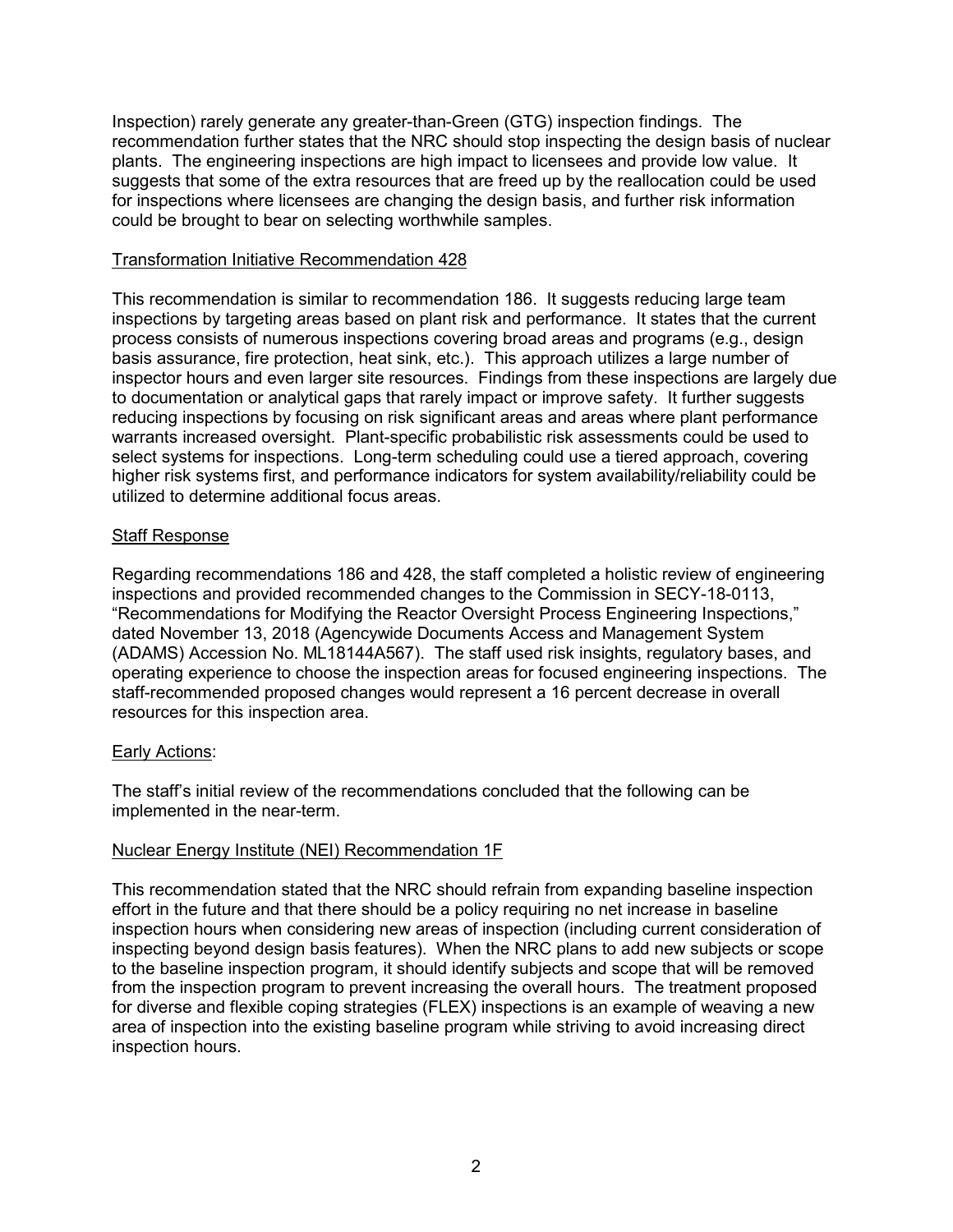#### Staff Response

The NRC staff (staff) proposes to enhance existing NRC staff guidance. The industry provided this recommendation with an assertion that the ROP inspection program had increased by approximately 30 percent since implementation despite improved licensee performance. The staff reviewed the industry's assertion and concluded it is not supported, as described by the table in the main body of this paper. The staff review determined that while some areas of the ROP inspection program have increased since implementation, it has also decreased in other areas. The overall difference between original and current implementation is approximately 10 percent, most of which is due to increased inspection activities in the security cornerstone following 9/11.

Although the staff and industry have agreed that most recent changes to the ROP were resource neutral, the staff determined that additional guidance is warranted in this area to ensure inspection program changes are performance-based, targeted and do not result in an unnecessary regulatory burden.

The staff recommends incorporating this guidance into inspection Manual Chapter 2515, "Light Water Reactor Inspection Program," through addition of the following:

*To the extent practicable, future additions to the inspection program should be incorporated into the sample requirements of existing baseline inspection procedures or replace existing baseline procedures. The intent of this statement is for new baseline inspection program elements to take credit for existing program elements or replace existing baseline procedures, if possible, so that overall nominal baseline program hours are not unnecessarily modified to any significant extent.*

*Any additions to the inspection program require [the Office of Nuclear Reactor Regulation Division of Inspection and Regional Support] DIRS management approval.*

#### NEI Recommendation 2B.2

This recommendation states that the NRC should follow up and close White findings utilizing the resident inspector. The supplemental inspection was originally expected to take 16 hours. The recommendation further states that the attributes of the IP 95001 inspection to assess corrective actions to prevent recurrence, and assessment of extent of cause/condition, could be accomplished through a Problem Identification and Resolution (PI&R)-type sampling process.

#### Transformation Initiative Recommendation 617

This recommendation stated that the staff should create more incentive to fix existing issues, and place less emphasis on inspection of White issues, perhaps by reducing the IP 95001 supplemental inspection to 12 hours.

#### Staff Response

For Recommendations 2B.2 and 617, the staff proposes to revise IP 95001 to clarify the expectation that licensees determine the cause, not necessarily perform a root cause evaluation for White Action Matrix inputs, as this expectation does not have a regulatory basis and is not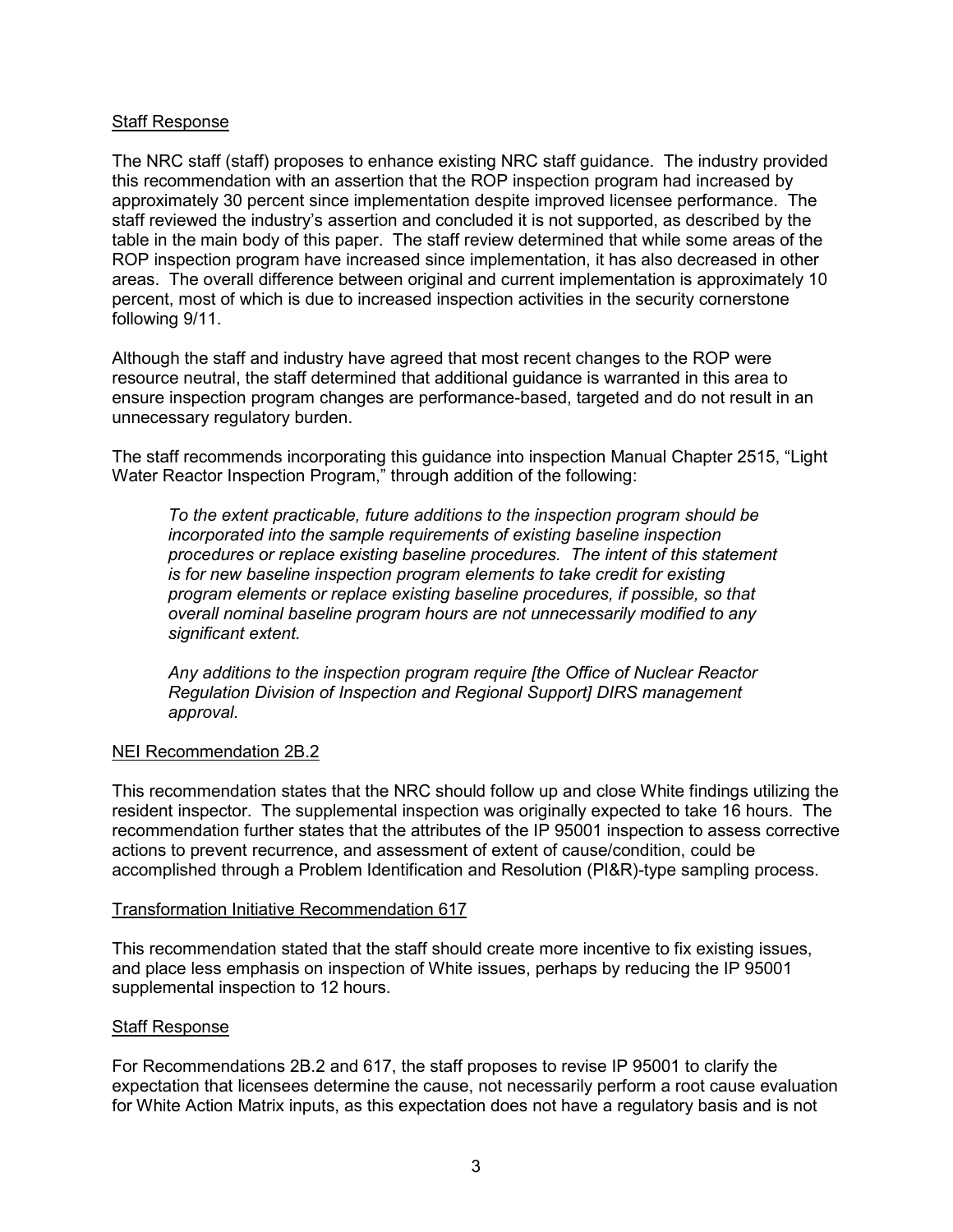an enforceable requirement. The staff would change the current guidance by replacing the licensee's root cause evaluation with a causal analysis commensurate with the safety significance of the issue. Successful closure of an issue will still be dependent on the adequacy of the licensee's evaluation of the issue and associated corrective actions; if a licensee does a poor causal evaluation, it may prolong the process to close the issue. In addition, the staff plans to revise the resource estimate from 40–120 hours to a range of 16–120 hours. The revised lower range is to realign with the original estimates to close uncomplicated White inputs, while the upper range applies to more complicated issues, or when multiple safety-significant Action Matrix inputs overlap.

The staff evaluation of recommendations 2B.2 and 617 concluded that this proposal is partially consistent with current NRC practice and recommendations from recent program self-assessments. NRC policy does not explicitly direct whether this inspection is to be performed by a resident inspector or a region-based inspector. Currently, inspector resource assignment for supplemental inspections is a management decision based on resource availability, required expertise, and complexity of the issue. The staff does not recommend restricting performance to only resident follow up.

Separately, the staff performed a self-assessment of IP 95001 in April 2018 and again in September 2018 in response to industry concerns regarding consistency of implementation across the four regions. The reviews concluded the procedure was properly implemented, but recommended the following enhancements:

- To enhance dissemination of best practices, equalize regional work-loads, and possibly improve consistency among regions, consider using inspectors from other regions to perform 95001 inspections. The deployment of Replacement Reactor Program System should facilitate scheduling of this activity since the program provides improved visibility of available inspector resources.
- The minimum resource estimated hours were changed in 2011 from 16 hours to 40 hours, and the maximum from 40 -120 hours. The staff is recommending revising the resource estimate range to 16 - 120 hours, which will provide inspectors the flexibility to quickly close out uncomplicated white findings or perform in depth review of multiple white findings that have occurred during an assessment period. Inspection procedure resource estimate will range as follows:
	- a) Single or uncomplicated white finding: 16-40 hours
	- b) Multiple or complex white findings: 40-120 hours

## **RECOMMENDATIONS REQUIRING COMMISSION APPROVAL**

#### NEI Recommendation 1D

This recommendation stated that the NRC should consider reducing the baseline inspection hour levels based on sustained plant performance. Higher performing plants should merit at least 25 percent fewer baseline inspection hours. This can be achieved by reducing the number of samples and subsequent direct-inspection hours in the existing inspections. It suggests that higher performing plants could be defined as having no GTGinputs to the Action Matrix in the preceding 12 months.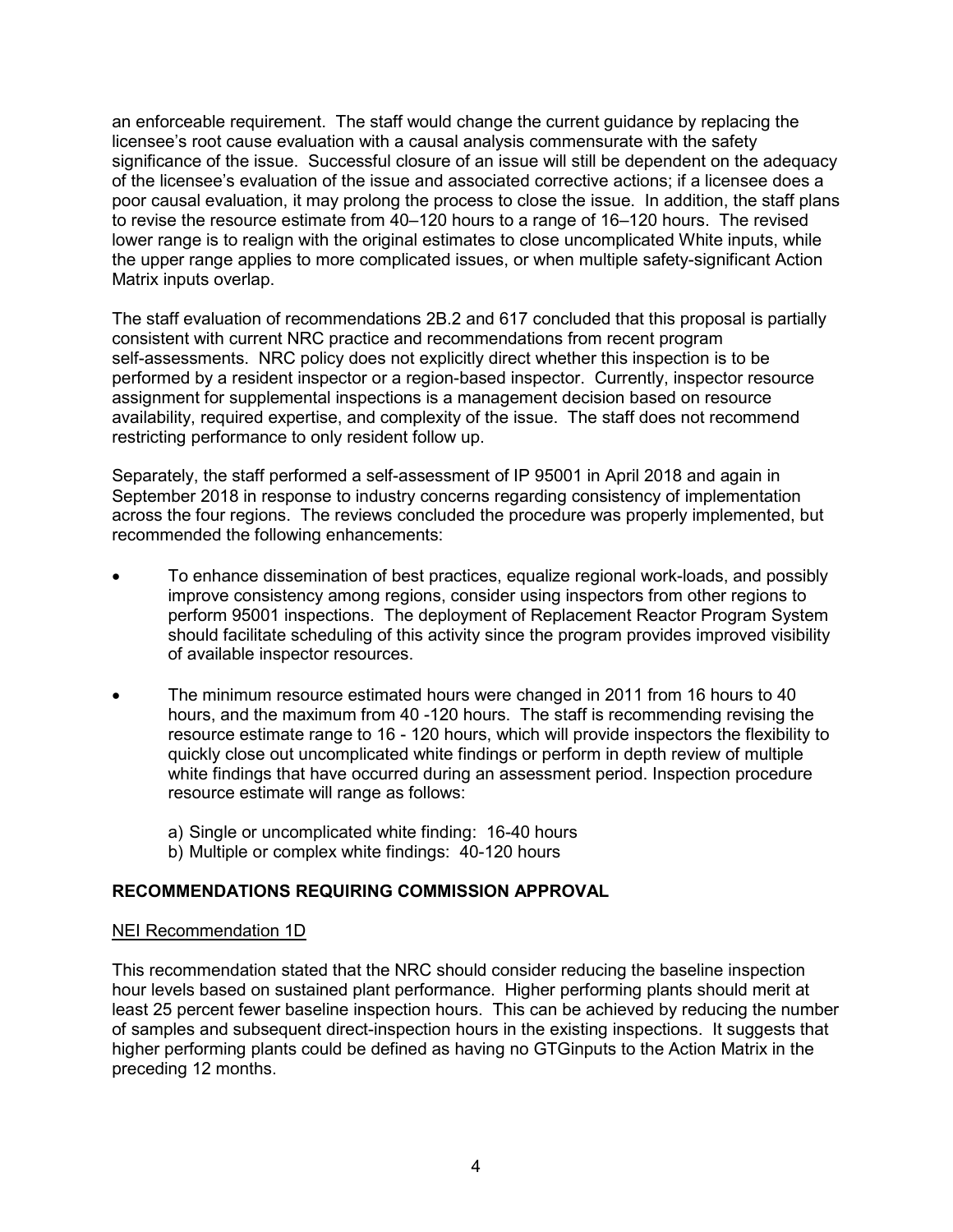## Transformation Initiative Recommendation 203 (shared by all cornerstones)

This recommendation stated that the staff should consider reducing or combining IPs. One area to consider is the radiation protection inspection program. Additional areas include emergency preparedness (EP), security, and fire protection. For example, rather than having eight separate IPs in radiation protection, it suggests combining key focus areas of inspection into possibly only four IPs. One IP focusing only on radiation protection during refueling outages. Other key focus areas such as monitoring effluents, transportation, radioactive waste, etc., could also be combined and intervals extended. The recommendation further stated that inspectors review the same things over and over again on a periodic basis, potentially looking at the same thing.

## Transformation Initiative Recommendation 231 (Partial)

This recommendation provided several ideas to consider to streamlined regulatory oversight:

- A. Recognize sustained high regulatory performance through reduced regulatory oversight (e.g., fee reduction or inspection less than baseline).
- B. Revamp IPs to emphasize risk, and less emphasis on licensing/design basis.
- C. Simplify the "no violation" or low risk violation report (e.g., transition to materials Form 591 inspection report formats). (The staff determined this was out of scope for this effort; past efforts have been unsuccessful.)
- D. Reduce columns in the ROP Action Matrix. (The staff rejected this recommendation.)

## Transformation Initiative Recommendation 583

This recommendation suggested reducing the frequency for some inspections and increasing the flexibility to adjust inspection frequencies.

## Transformation Initiative Recommendation 613 (shared by all cornerstones)

This recommendation stated that the staff should apply the recent approach for replacing the engineering inspections to inspections of operations, maintenance, security, etc.

## Transformation Initiative Recommendation 622

This recommendation stated that the staff should acknowledge improvements in safety and risk, and reduce required resources to complete inspections.

## Staff Response

To address recommendations 1D, 203, 231, 583, 613, and 622, the staff performed a review of the reactor safety cornerstone baseline IP with the goal to right-size the ROP baseline inspection program through continuous use of risk insights and to further align with the efficiency and reliability principles of good regulation. Using the best available knowledge from research and operational experience, the staff identified the following changes to the reactor inspection program. Full implementation of these recommendations would equate to an approximately 21 percent reduction in overall inspection hours in the reactor safety cornerstones, as shown in Table 1. This value does not include changes to the EP, radiation protection, or security inspectable areas, nor changes to plant status.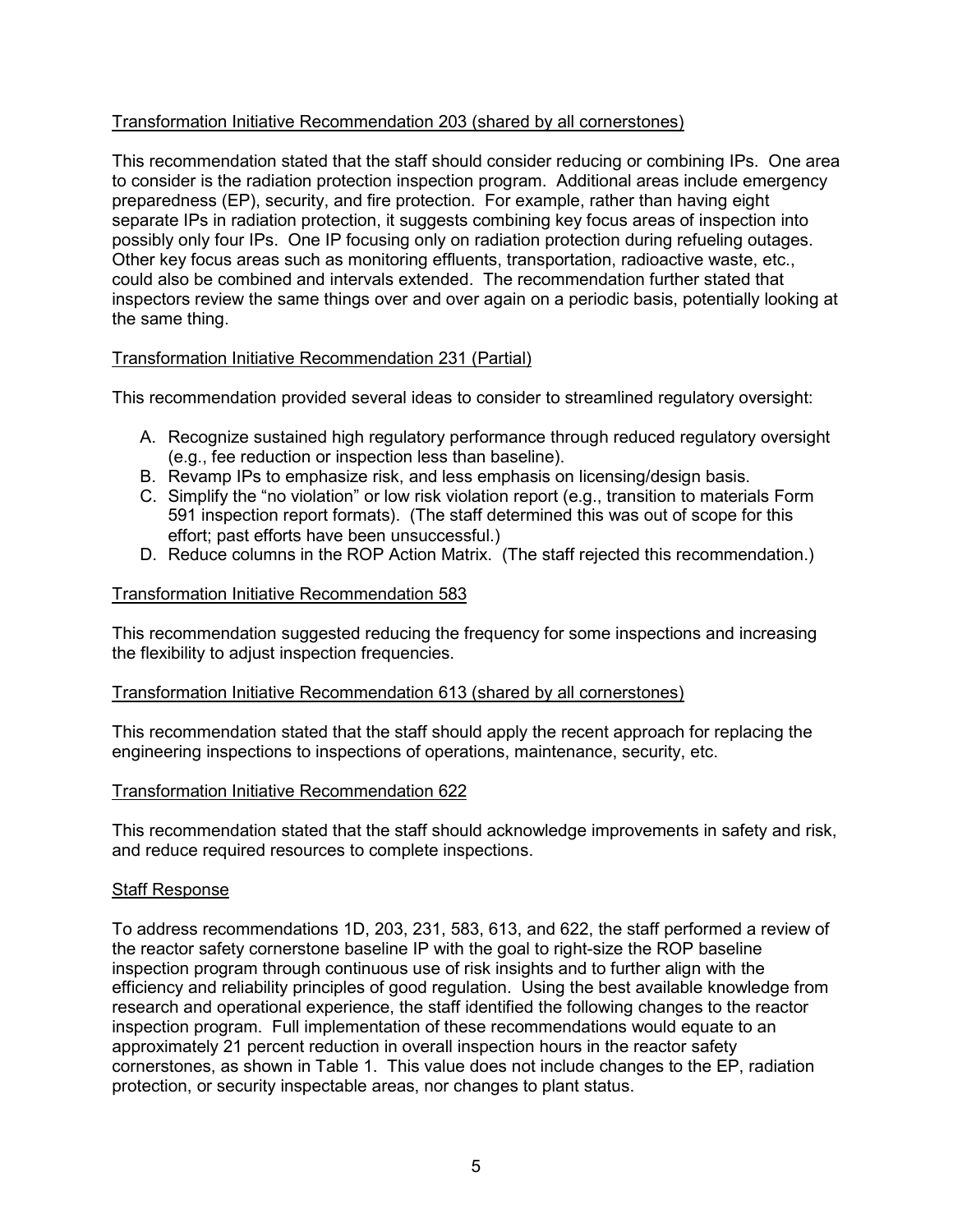ROP Baseline Inspection Enhancement Proposal:

The following Baseline IPs were recommended for changes under this proposal:

- 71111.01, "Adverse Weather Protection" Reduce 1 Sample and 12 Hours
- 71111.04, "Equipment Alignment" Reduce 3 Samples and 24 Hours
- 71111.05, "Fire Protection" Increase 1 Sample and 5 Hours
- 71111.06, "Flood Protection Measures" Reduce 1 Sample and 8 Hours
- 71111.13, "Maintenance Risk Assessment and Emergent Work Control" Revise sample range based on number of operating units at a site. Nominal reduction of 2 Samples and 5 Hours
- 71111.18, "Plant Modifications" Reduce 2 Samples and 21 Hours
- 71111.19, "Post maintenance Testing" Reduce 24 Samples and 84 Hours<sup>1</sup>
- 71111.[2](#page-5-1)2, "Surveillance Testing" Increase 12 Samples and 42 Hours<sup>2</sup>

The following Baseline IPs were not recommended for any changes under this proposal:

- 71111.08, "Inservice Inspection Activities"
- 71111.11, "License Operator Requalification Program"
- 71111.12, "Maintenance Effectiveness"
- 71111.15, "Operability Determinations"
- 71111.20, "Refueling and Other Outage Activities"
- 71151, "Performance Indicator Verification"
- 71153, "Follow-up of Events and Notices of Enforcement Discretion"

The following Baseline IPs were evaluated by the Engineering Inspection Working Group; changes were submitted for Commission approval in SECY-18-0113.

- 71111.05T/XP, "Fire Protection (Triennial)"
- 71111.07, "Heat Sink Performance"
- 71111.17, "Evaluations of Changes, Tests and Experiments"
- 71111.21M, "Design Bases Assurance Inspection (Teams)"
- 71111.21N, "Design Bases Assurance Inspection (Programs)"

Detailed discussion of the proposal is provided below. Hours and Samples in this document are representative of a dual-unit pressurized water reactor (unless otherwise noted) for the sake of ease of calculation.

## IP 71111.01, Adverse Weather Protection

 $\overline{\phantom{a}}$ 

Recommendation: Reduce to one to two seasonal extreme weather samples and as needed impending severe weather samples. Remove summer readiness sample with Commission approval and move external flood sample to 71111.06, Flood Protection Measures.

<span id="page-5-0"></span><sup>&</sup>lt;sup>1</sup> The large reduction noted for IP 71111.19, Post Maintenance Testing is due to the proposal to combine with IP 71111.22, Surveillance Testing.

<span id="page-5-1"></span><sup>2</sup> The large increase noted for IP 71111.22, Surveillance Testing is due to the proposal to combine with IP 71111.19, Post Maintenance Testing.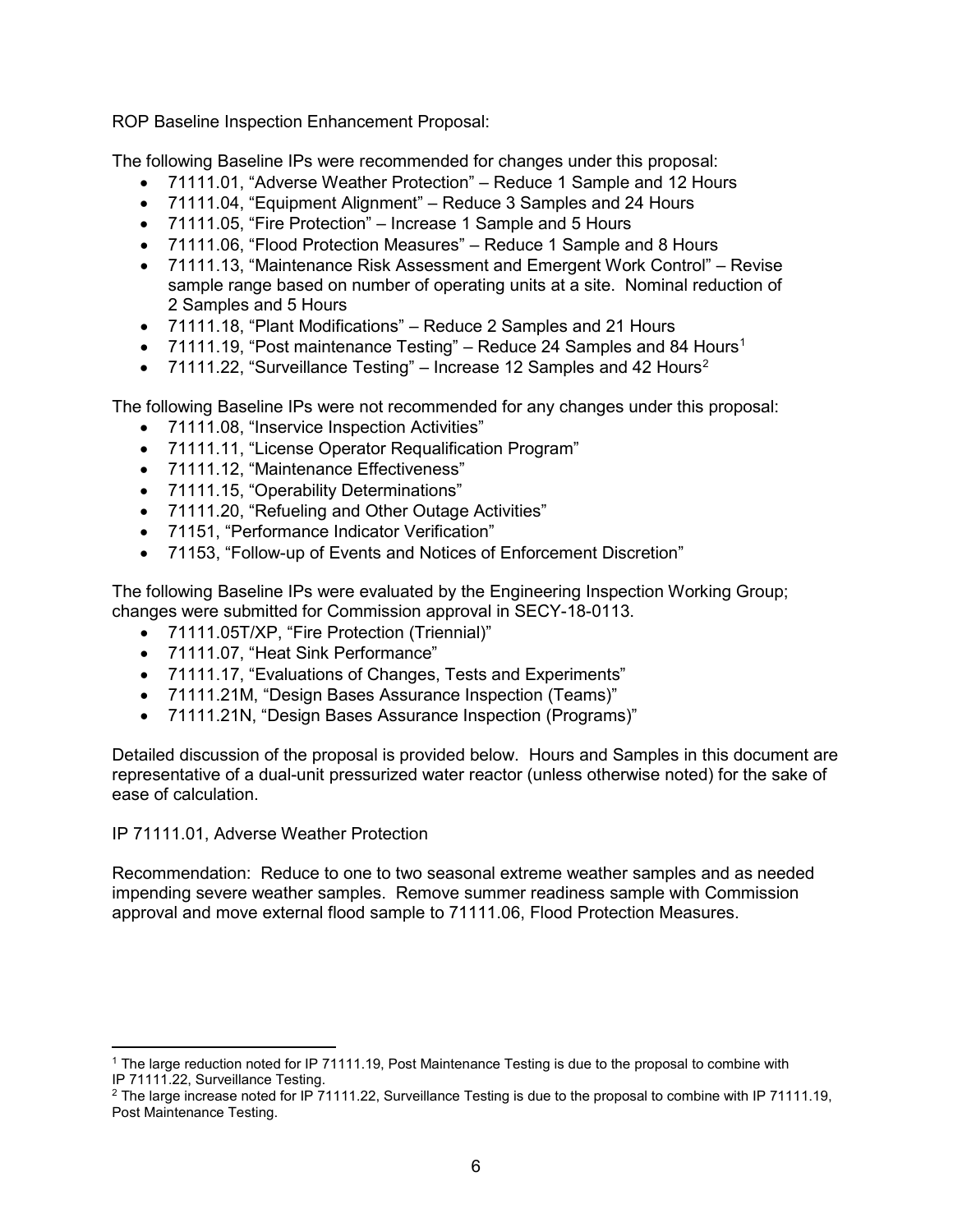|                  | Minimum<br>Samples | Nominal<br><b>Samples</b> | Maximum<br><b>Samples</b> | <b>Minimum</b><br><b>Hours</b> | <b>Nominal</b><br><b>Hours</b> | Maximum<br><b>Hours</b> |
|------------------|--------------------|---------------------------|---------------------------|--------------------------------|--------------------------------|-------------------------|
| Current          |                    |                           |                           | 24                             |                                | 30                      |
| Revised          |                    |                           |                           | 10                             | 15                             | 30                      |
| <b>Reduction</b> |                    |                           |                           | 14                             |                                |                         |

Samples:

- Seasonal Extreme Weather 1 to 2 samples (Section 03.02)
- Impending Severe Weather 1 sample (Section 03.03)

Remove:

- Summer Readiness 1 sample (Section 03.01)
	- $\circ$  Directed by the Commission in SRM M050426, "Staff Requirements Briefing on Grid Stability and Offsite Power Issues, 9:30 A.M., Tuesday, April 26, 2005," dated May 19, 2005 (ADAMS Accession No. ML051390156) and described in Regulatory Information Summary 2004-05, "Grid Reliability and the Impact on Plant Risk and the Operability of Offsite Power," dated April 15, 2004 (ADAMS Accession No. ML040990550).
- External Flood 1 sample (Section 03.04)
	- o Move sample to 71111.06 Flood Protection Measures.

Basis for Recommendation:

The staff determined that the existing summer readiness sample is no longer warranted. Other federal entities with regulatory jurisdiction over the national electric grid have increased oversight and coordination with utilities since implementation of the sample in 2007. Additional NRC inspection in this area is no longer needed. Additionally, actions taken in response to open phase circuits and FLEX have mitigated risk in this area.

The staff also determined that the existing external flood sample is better aligned with the objectives and scope of IP 71111.06, "Flood Protection Measures." The sample will be moved to the appropriate IP as an optional sample for selection based on a site-specific analysis.

## IP 71111.04, Equipment Alignment

Recommendation: Reduce partial walkdown samples by two and complete walkdown samples by one.

|           | <b>Minimum</b><br><b>Samples</b> | <b>Nominal</b><br><b>Samples</b> | Maximum<br><b>Samples</b> | Minimum<br><b>Hours</b> | <b>Nominal</b><br><b>Hours</b> | Maximum<br><b>Hours</b> |
|-----------|----------------------------------|----------------------------------|---------------------------|-------------------------|--------------------------------|-------------------------|
| Current   | 12/2                             | 14/2                             | 16/2                      | 48/20                   | 56/24                          | 64/28                   |
| Revised   | 10/1                             | 12/1                             | 14/1                      | 40/8                    | 48/8                           | 56/8                    |
| Reduction | 2/1                              | 2/1                              | 2/1                       | 20                      | 24                             | 28                      |

Samples:

- Partial Walkdown 10 to 14 samples (Section 03.01)
- Complete Walkdown 1 sample (Section 03.02)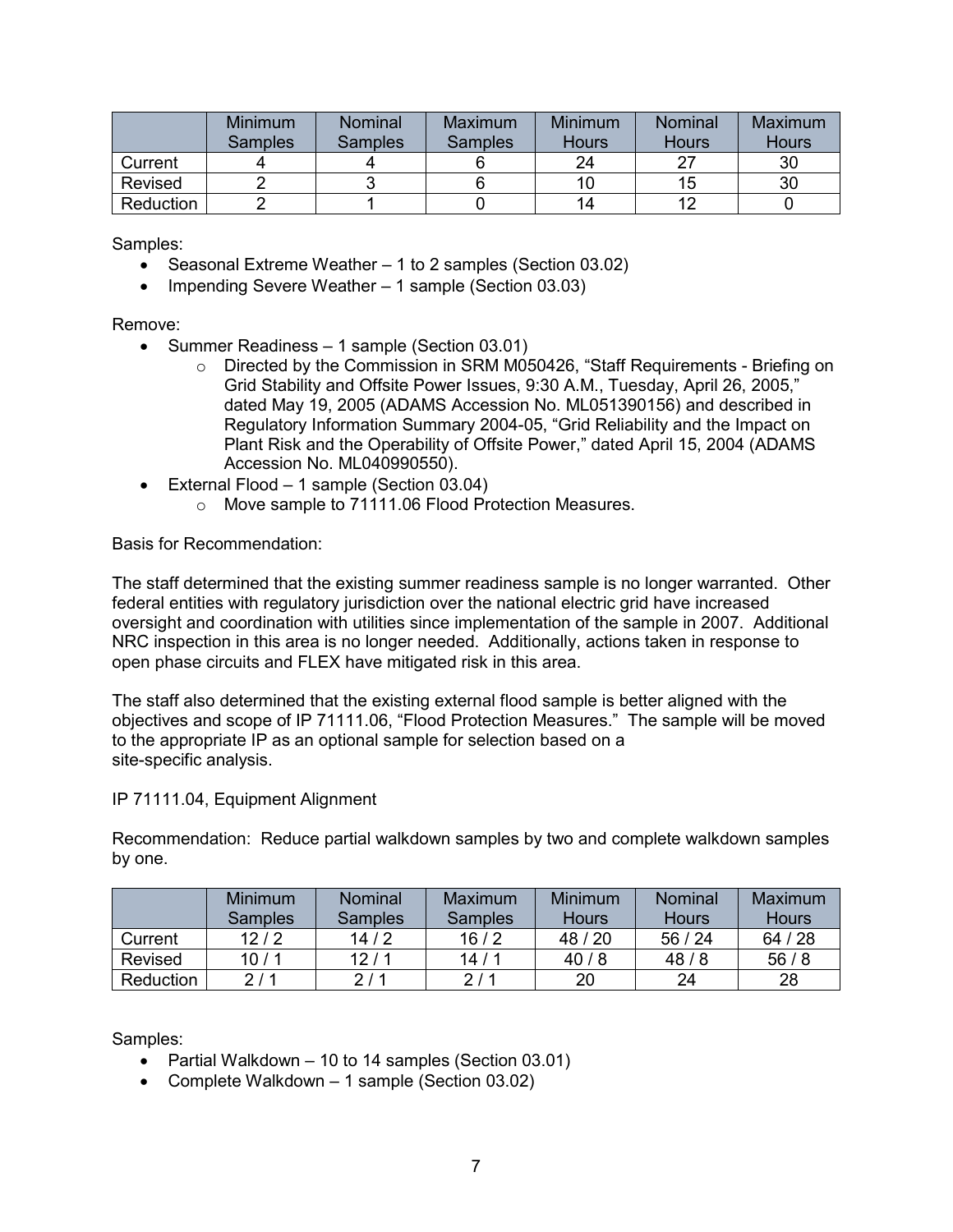Basis for Recommendation:

The staff determined, based on inspector experience, performance indicator history, and performance-based results that a reduction of inspection effort (i.e., inspection samples and hours) in this area is warranted and would still be effective in meeting the cornerstone objectives. The proposed reduction in hours per sample is based on inspector experience, and not on a reduction in scope. The staff concluded that a small reduction in inspection effort in this area was an appropriate balance of considerations. IP 71111.05, Fire Protection

Recommendation: Increase fire brigade drill performance sample by one.

|          | Minimum<br><b>Samples</b> | Nominal<br><b>Samples</b> | Maximum<br><b>Samples</b> | Minimum<br><b>Hours</b> | <b>Nominal</b><br><b>Hours</b> | Maximum<br><b>Hours</b> |
|----------|---------------------------|---------------------------|---------------------------|-------------------------|--------------------------------|-------------------------|
| Current  | 16 / 1                    | 20/1                      | 24/1                      | 26/4                    | 30/5                           | 34/6                    |
| Revised  | 16/2                      | 20/2                      | 24/2                      | 26/8                    | 30/10                          | 34/12                   |
| Increase |                           |                           |                           |                         |                                |                         |

Samples:

- Fire Area Walkdown and Inspection 16 to 24 samples (Section 03.01)
- Fire Brigade Drill Performance 2 samples (Section 03.02)
	- $\circ$  Unannounced drill preferable, but announced is acceptable
	- $\circ$  Fire brigade live fire training exercise acceptable as drill performance sample

Basis for recommendation:

The staff concluded that internal fire remains a significant contributor to overall plant risk across the industry. Therefore, it is not prudent to reduce inspection in this area.

Additionally, based on inspection experience that a typical site has five to six fire brigade crews, the staff concluded that the lone annual sample does not provide a sufficient review of fire brigade performance. Additional observation of fire brigade performance during drills (announced or unannounced) will provide another opportunity to assess consistency of performance between different crews and ensure this significant risk mitigation activity is being properly evaluated by licensee personnel. The staff believes this change will better risk-inform this inspection. Unannounced fire drills will remain the preferred inspection sample. However, viewing fire brigade live fire training exercises will be added as an option.

#### IP 71111.06, Flood Protection Measures

Recommendation: Reduce to one internal flood sample, one external flood sample, and one submerged cable sample.

|                  | <b>Minimum</b><br><b>Samples</b> | <b>Nominal</b><br><b>Samples</b> | Maximum<br><b>Samples</b> | Minimum<br><b>Hours</b> | <b>Nominal</b><br><b>Hours</b> | Maximum<br><b>Hours</b> |
|------------------|----------------------------------|----------------------------------|---------------------------|-------------------------|--------------------------------|-------------------------|
| Current          |                                  |                                  |                           |                         | 20                             | つつ                      |
| Revised          |                                  |                                  |                           |                         |                                | 18                      |
| <b>Reduction</b> |                                  |                                  |                           |                         |                                |                         |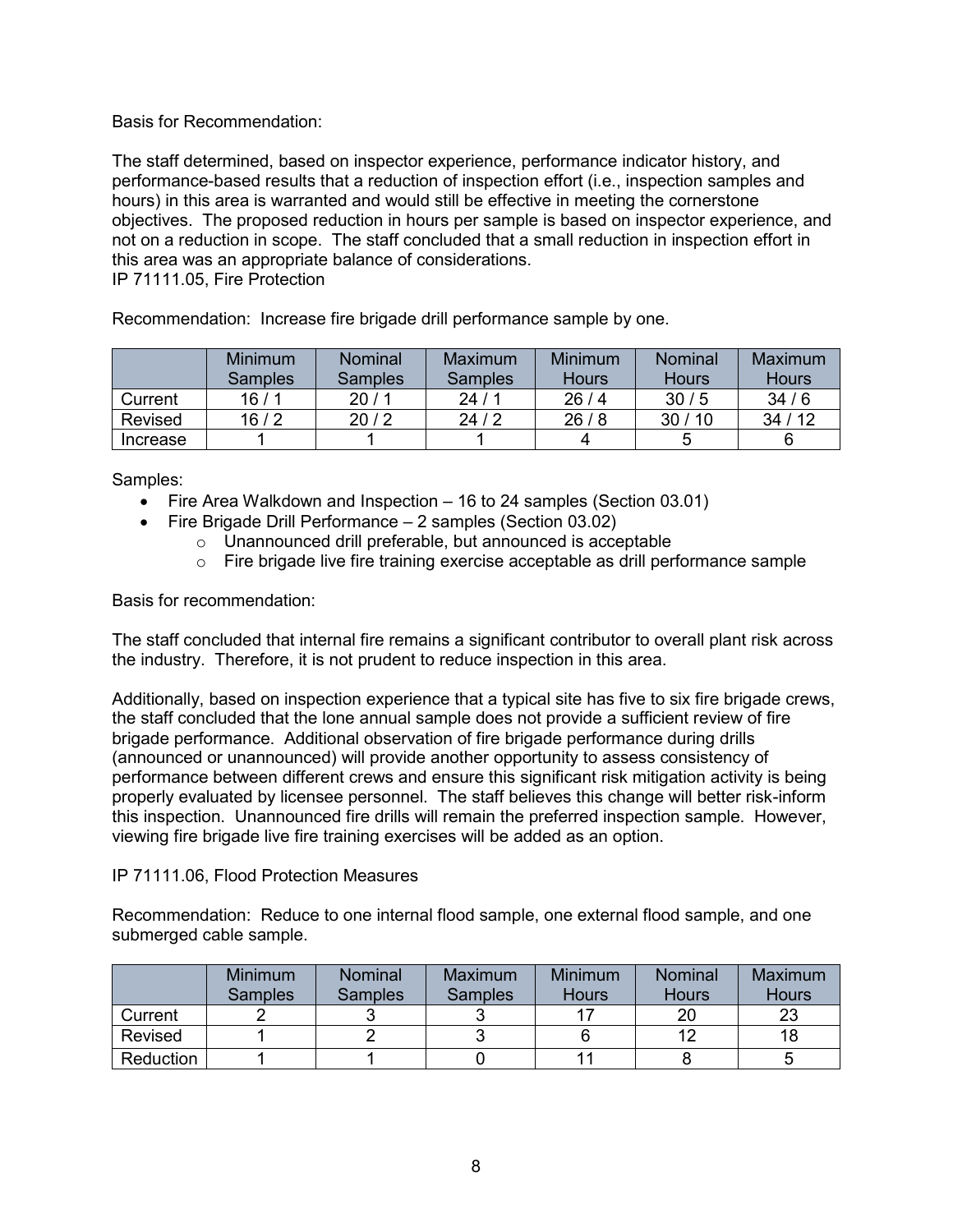Samples:

- Internal Flood 1 mandatory sample
- External Flood 1 optional sample (if appropriate site analysis supports non-completion) o Selection based upon site specific analysis
- Submerged Cable 1 optional sample

## Basis for Recommendation:

The staff determined that continued focus on internal flood control measures is important based on past operating experience (e.g., Arkansas Nuclear One (EA-14-088), Kewaunee (EA-05-176)), but also noted that a reduced sample size is warranted based on inspector feedback, the maturity of the program, and actions taken by licensees in response to the Fukushima accident, including walk downs of internal flood sources and mitigation strategies. The revised nominal inspection time is based on six hours per sample, normalized from the current resource estimates, with no change in scope for the required samples.

The staff also determined that the existing external flood sample (section 03.04) from IP 71111.01, Adverse Weather Protection, is better aligned with the objectives and scope of this IP. The sample will be moved to the appropriate IP as an optional sample for selection based on site-specific analysis.

## IP 71111.13, Maintenance Risk Assessment and Emergent Work Control

Recommendation: Revise the sample size to account for the significant difference in the amount of risk-significant work activities between one, two, and three-unit sites.

| "         | <b>Minimum</b><br><b>Samples</b> | Nominal<br><b>Samples</b> | Maximum<br><b>Samples</b> | <b>Minimum</b><br><b>Hours</b> | <b>Nominal</b><br><b>Hours</b> | Maximum<br><b>Hours</b> |
|-----------|----------------------------------|---------------------------|---------------------------|--------------------------------|--------------------------------|-------------------------|
| Current   | 14                               | 19                        | 24                        | 80                             | 90                             | 100                     |
| Revised   | 10                               | 15                        | 20                        | 50                             | 75                             | 100                     |
| Reduction |                                  |                           |                           | 30                             | 15                             |                         |

Single Unit

#### Dual Unit

|                  | <b>Minimum</b><br><b>Samples</b> | <b>Nominal</b><br>Samples | Maximum<br>Samples | Minimum<br><b>Hours</b> | <b>Nominal</b><br><b>Hours</b> | Maximum<br><b>Hours</b> |
|------------------|----------------------------------|---------------------------|--------------------|-------------------------|--------------------------------|-------------------------|
| Current          | 14                               | 19                        | 24                 | 80                      | 90                             | 100                     |
| Revised          |                                  |                           | 20                 | 60                      | 85                             | 100                     |
| <b>Reduction</b> |                                  |                           |                    | 20                      |                                |                         |

## Triple Unit

|                  | Minimum        | Nominal        | Maximum        | <b>Minimum</b> | <b>Nominal</b> | Maximum      |
|------------------|----------------|----------------|----------------|----------------|----------------|--------------|
|                  | <b>Samples</b> | <b>Samples</b> | <b>Samples</b> | <b>Hours</b>   | <b>Hours</b>   | <b>Hours</b> |
| Current          | 14             | 19             | 24             | 80             | 90             | 100          |
| Revised          | 14             | 19             | 24             | 80             | 90             | 100          |
| <b>Reduction</b> |                |                |                |                |                |              |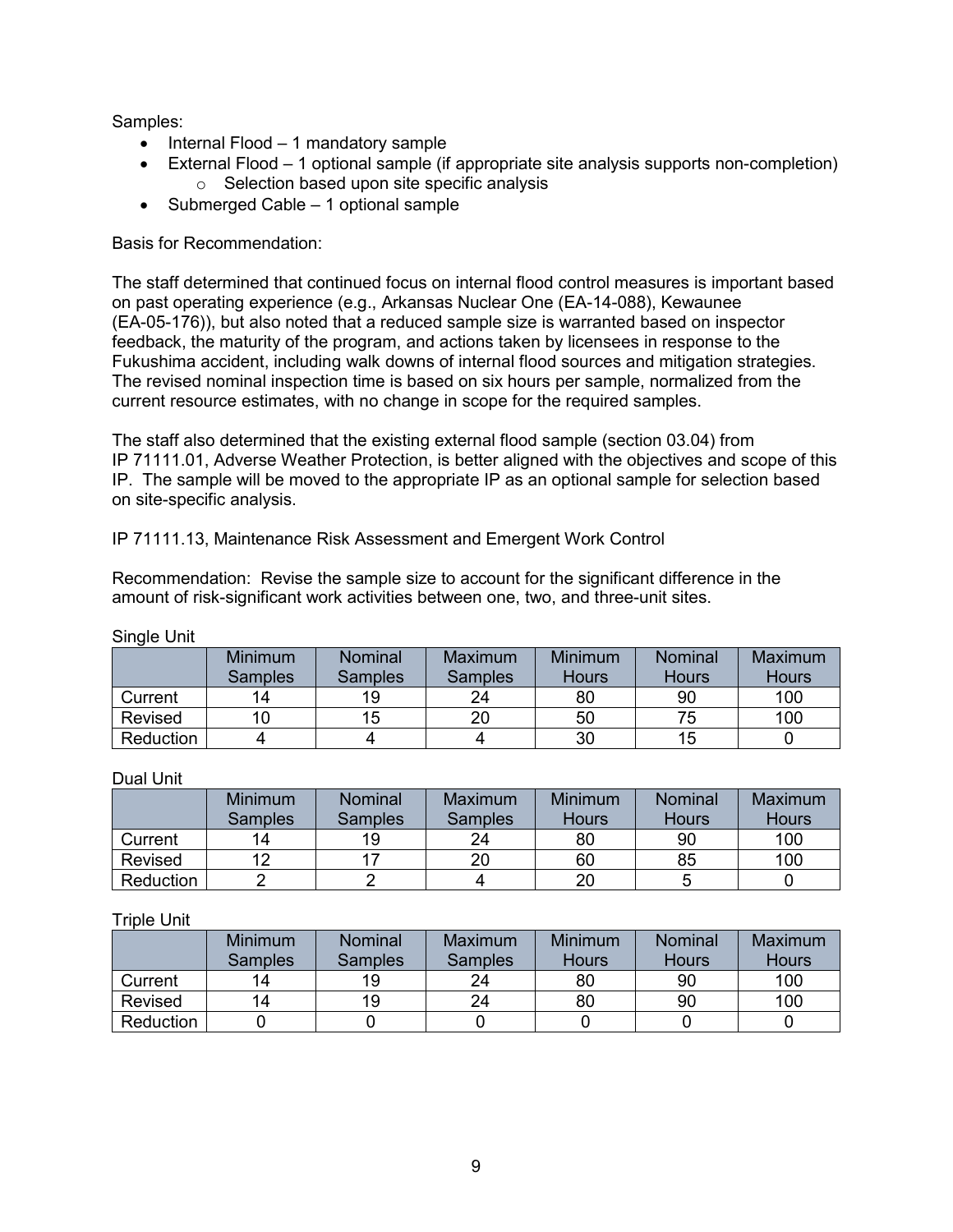Samples:

- Risk Assessment and Management 10 to 20 samples for one-unit site (Section 03.01)
- Risk Assessment and Management 12 to 20 samples for two-unit site (Section 03.01)
- Risk Assessment and Management 14 to 24 samples for thee-unit site (Section 03.01)

## Basis for Recommendation:

The staff recommends a reduction in sample size. Inspectors have indicated that improved licensee risk management techniques over the past 10 years have resulted in a declining number of elevated risk windows (those requiring risk management actions) for appropriate risk informed sample selection. The staff concluded that the current sample requirements in this area are not an effective use of NRC inspector resources. The sample requirements for IP 71111.13 have been adjusted to recognize the improved annual risk profile for most nuclear plants. Regional inspectors maintain flexibility with the maximum sample range, which should be sufficient to address most emergent work control situations that are encountered in a given calendar year.

## IP 71111.18, Plant Modifications

|                  | <b>Minimum</b><br><b>Samples</b> | <b>Nominal</b><br><b>Samples</b> | Maximum<br><b>Samples</b> | <b>Minimum</b><br><b>Hours</b> | <b>Nominal</b><br><b>Hours</b> | Maximum<br>Hours |
|------------------|----------------------------------|----------------------------------|---------------------------|--------------------------------|--------------------------------|------------------|
| Current          |                                  |                                  |                           | 36                             |                                | 48               |
| Revised          |                                  |                                  |                           | 14                             |                                | 28               |
| <b>Reduction</b> |                                  |                                  |                           | າງ                             |                                | 20               |

Recommendation: Reduce temporary or permanent modification samples.

Samples:

- Temporary Modification 2 to 4 samples, combined with Permanent Modification (Section 03.01)
- Permanent Modification 2 to 4 samples, combined with Temporary Modification (Section 03.02)
- Severe Accident Management Guidelines Update 0 to 1 sample, when applicable (Section 03.03)
	- o Replaces Temporary or Permanent Modification sample

## Basis for Recommendation:

The staff recommends a reduced sample size based on inspector feedback and experience that a low number of risk-significant samples related to temporary or permanent modifications are available in a calendar year. The expected hours per sample resulted from a normalization of data without a change in the inspection scope. While it continues to be important to review changes to the plant, in many cases, inspectors report that because there are only a few risksignificant modifications that occur in a given year, the current sample requirements in this area are not an effective use of NRC inspector resources. Additionally, temporary modifications that are implemented as a compensatory measure for a degraded or nonconforming condition can be reviewed under IP 71111.15, "Operability Evaluations."

The staff's recommendation also considered that the proposed Comprehensive Engineering Team Inspection and Focused Engineering Inspections will be focused on plant changes.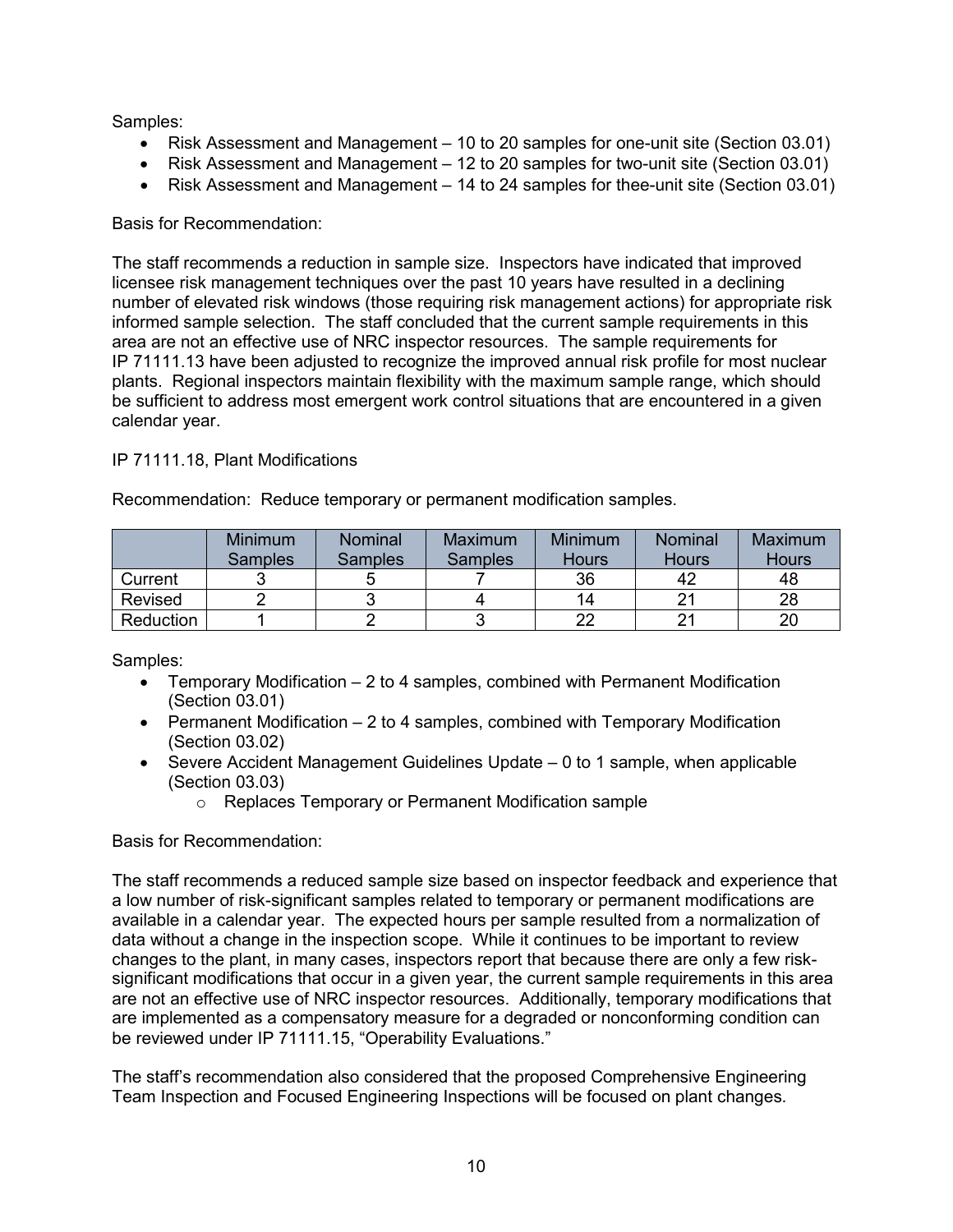## IP 71111.19, Post-Maintenance Testing

|           | Minimum<br>Samples | Nominal<br><b>Samples</b> | Maximum<br><b>Samples</b> | Minimum<br><b>Hours</b> | <b>Nominal</b><br><b>Hours</b> | Maximum<br>Hours |
|-----------|--------------------|---------------------------|---------------------------|-------------------------|--------------------------------|------------------|
| Current   |                    | 24                        | 28                        |                         | 84                             | 97               |
| Revised   |                    |                           |                           |                         |                                |                  |
| Reduction | 20                 | 24                        | 28                        |                         | 84                             | 97               |

Recommendation: Cancel and consolidate requirements with IP 71111.22.

IP 71111.22, Surveillance Testing

Recommendation: Combine scope with IP 71111.19 and rename *Testing and Maintenance of Equipment Important to Risk*. Increase hours and samples by half of IP 71111.19

|                | Minimum<br><b>Samples</b> | Nominal<br><b>Samples</b> | Maximum<br>Samples | <b>Minimum</b><br><b>Hours</b> | <b>Nominal</b><br>Hours | Maximum<br><b>Hours</b> |
|----------------|---------------------------|---------------------------|--------------------|--------------------------------|-------------------------|-------------------------|
| Current        | 14                        | 18                        | 22                 | 100                            | 100                     | 100                     |
| <b>Revised</b> | 24                        | 30                        | 38                 | 135                            | 142                     | 148                     |
| Increase       | 10                        | 12                        | 14                 | 35                             |                         | 48                      |

Samples:

- Post-Maintenance and Surveillance Testing Combined 24 to 38 samples
- Specific minimum requirement
	- $\circ$  In-service Testing 4 samples
	- o FLEX Equipment Testing 1 sample
	- $\circ$  Containment Isolation Valve Testing 1 sample minimum, if applicable
	- $\circ$  Ice Condenser Testing 1 sample minimum, if applicable
	- $\circ$  Reactor Coolant System Leakage Detection Testing– 1 sample minimum, if applicable
	- o Post-Maintenance Testing: 4 samples minimum
	- o Surveillance Testing: 4 samples minimum

Basis for Recommendation:

The staff's proposal to combine IP 71111.19 and IP 71111.22 allows resident inspectors greater flexibility to inspect the various types of testing expected to occur at a nuclear site, allowing better focus on those tests that are risk-significant.

While the staff determined that oversight of licensee testing programs should continue to be a focus of the inspection program, there are changes that have or will be occurring that necessitate a change to the existing IPs. As an example, surveillance testing of plant equipment is likely to change due to industry implementation of alternate programs, such as Technical Specification Task Force 5.b, which is a risk-informed initiative to relocate most periodic surveillance frequencies from the Technical Specifications, and place the frequencies under licensee control in accordance with a new program. The staff's proposal reflects expected changes in the frequency of testing of some components.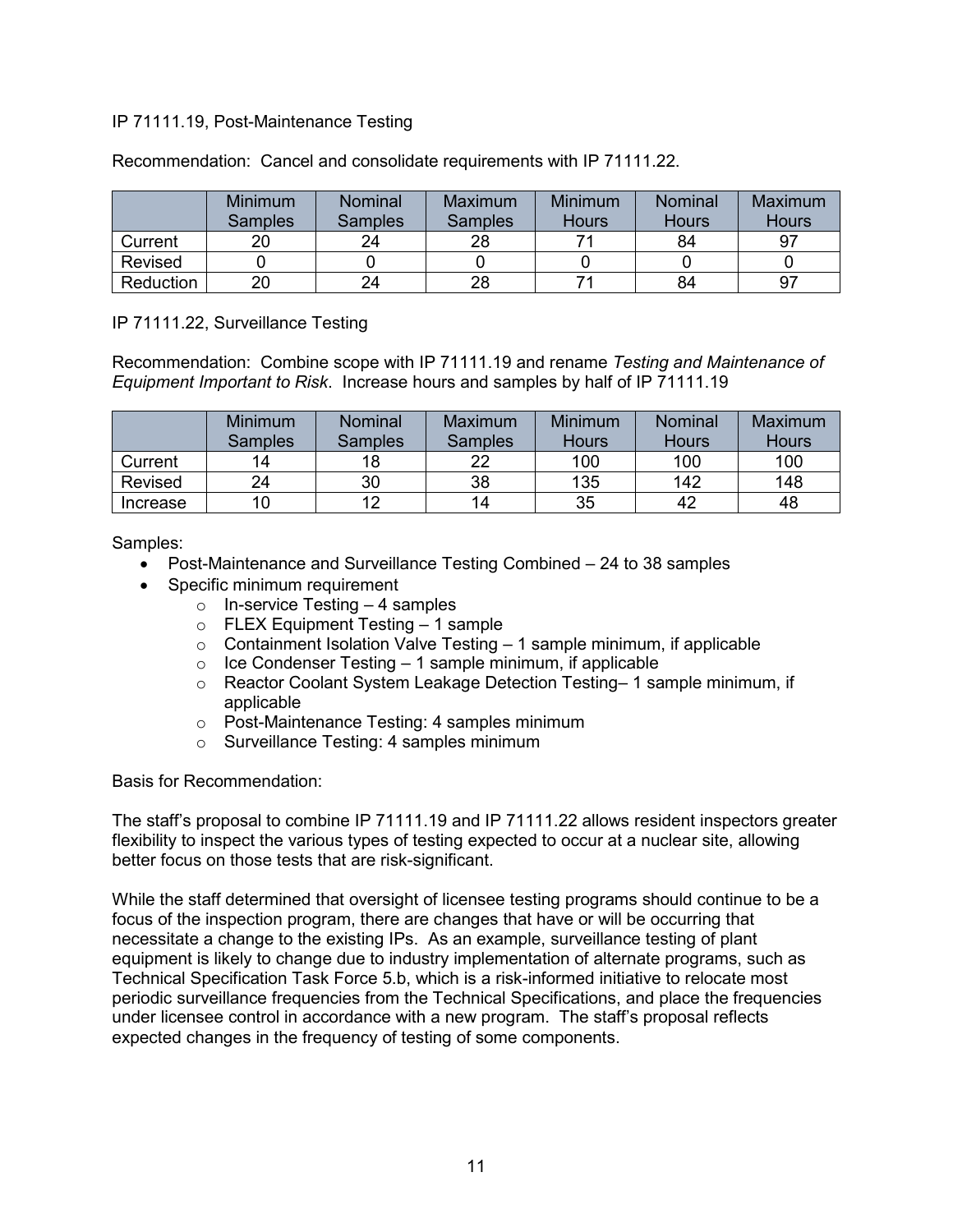Table 1 summarizes the current and proposed resource estimates for the baseline inspections related to reactor safety.

|                       | <b>Table 1: ROP Baseline Inspection Hours</b> |                                         |                                   |                |  |  |  |  |
|-----------------------|-----------------------------------------------|-----------------------------------------|-----------------------------------|----------------|--|--|--|--|
|                       | Current<br><b>Hours</b>                       | <b>Proposed Hours</b><br>by Sample Size | Change in Hours by<br>Sample Size | Percent Change |  |  |  |  |
| 71111 Reactor         |                                               | Nominal<br>886                          | Nominal<br>$-107$                 | $-11%$         |  |  |  |  |
| Safety                | 993                                           | Minimum<br>759                          | Minimum<br>$-234$                 | $-24%$         |  |  |  |  |
| 71111<br>Engineering* | 293                                           | Nominal<br>245                          | Nominal<br>-48                    | $-16%$         |  |  |  |  |
| 71151, 71152,         | 505                                           | Nominal<br>280                          | Nominal<br>$-225$                 | $-45%$         |  |  |  |  |
| 71153**               |                                               | Minimum<br>233                          | Minimum<br>$-272$                 | $-54%$         |  |  |  |  |
| <b>Reactor Safety</b> | 1791                                          | Nominal<br>1411                         | <b>Nominal</b><br>$-380$          | $-21%$         |  |  |  |  |
| Total                 |                                               | Minimum<br>1237                         | Minimum<br>-554                   | $-31%$         |  |  |  |  |

Reflects staff recommendation of Option 2 in SECY-18-0113

\*\* Revision to IP 71152 is discussed below but is reflected in this table for completeness. Total does not reflect resources that were moved to Inspection Manual Chapter (IMC) 2515, Appendix D.

# **RECOMMENDATIONS REQUIRING ADDITIONAL EVALUATION**

Multiple comments and recommendations received from both internal and external sources have focused on IP 71152, "Problem Identification and Resolution" (PI&R), and IP 95001. The comments have ranged from minor changes with the goal of improving efficiency to major adjustments of the basis and objectives of the IPs. The staff plans to perform a comprehensive review of the PI&R program beginning in calendar year 2019. Proposed changes to IP 95001 are described in Enclosure 1.

## NEI Recommendation 1E

This recommendation stated that the staff should remove the biennial PI&R inspection from the baseline inspection program, and revise the inspection to be an inspector follow-up or reactive procedure. Resident inspectors focus daily on the corrective action program (CAP) by reviewing all new condition reports. It argues that since all inspectors focus on CAP entries, each inspection assesses the ability of the licensee to find and fix its problems. It further argues that focusing a separate inspection team solely on PI&R is redundant to the assessment of the PI&R function that occurs in almost every inspection. In addition, the cross-cutting issues element of the ROP captures trends in PI&R performance in every inspection.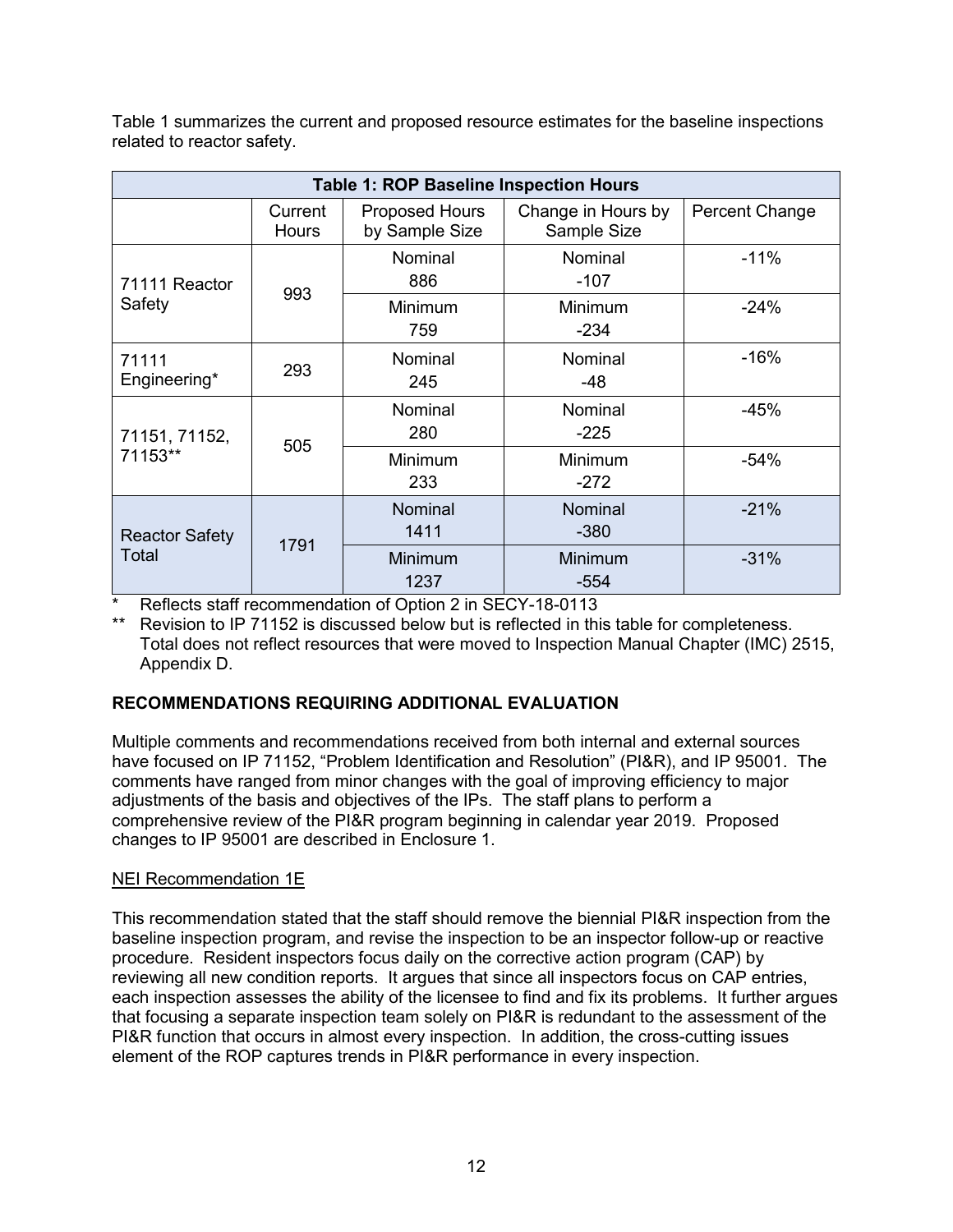#### NEI Recommendation 2B.4

This recommendation is identical to recommendation 1E.

## Transformation Initiative Recommendation 78

This recommendation stated that the staff should make the frequency of PI&R team inspections performance-based by using Big Data to better target inspection resources. This can be accomplished by changing the frequency of PI&R team inspections from a biennial frequency to an "as needed/performance-based" frequency. Specifically, a PI&R team inspection would be triggered when a 1) a cross-cutting theme (first occurrence) is identified; or 2) a GTGfinding in which a PI&R cross-cutting aspect is identified. Inspection has historically not achieved the desired results as predicted by the ROP. The recommendation argues that results have not justified the level of effort. Reduction in this area can be supported by the other inspections done in reviewing a licensee's CAP. Each IP in the ROP has a requirement to review CAP. IP 71152 also requires annual samples be performed (i.e., mini team inspection basically conducted by one person/sample), and a semi-annual trend review which involves an in-depth review. It further argues that this proposal would allow for better scheduling/planning so that the teams can get the right people for the job, as well as to encourage the regions to work together to create diverse inspection teams, since inspection would be "infrequent."

#### **Staff Response**

For recommendations 1E, 2B.4, and 78, the staff and stakeholders concluded that the fundamentals of the ROP were sound. As such, removal of IP 71152 from the baseline inspection program would constitute a significant change to the basis of the ROP that is not warranted at this time.

Specifically, the staff determined that resident inspector and other baseline IP CAP review was focused on licensee identification of adverse conditions for the purposes of sample selection and inspector follow-up of inspectable areas. The objective of the biennial IP 71152 inspection is focused on the evaluation and resolution of adverse conditions and corrective actions for the purposes of assessing the overall health and effectiveness of the licensee's program. The staff concluded that an assessment of the health and effectiveness of the licensee's CAP may not always be accomplished effectively and efficiently through resident and other baseline inspection CAP review.

Additionally, the staff concluded that multiple other elements of IP 71152 are not replicated anywhere else in the baseline inspection program, and elimination of those elements was not supportable.

Finally, removing IP 71152 from the baseline program would contradict several of the goals set forth in IMC 0308, "Reactor Oversight Process Basis Document," such as:

- 1) Establishing confidence in the licensee's ability to detect and correct problems.
- 2) Assessing programs such as licensee self-assessment, safety committees, operating experience, and corrective action (which are not covered elsewhere).
- 3) Assessing Safety Conscious Work Environment.
- 4) Providing the NRC with leading indicators of potential performance issues at a site.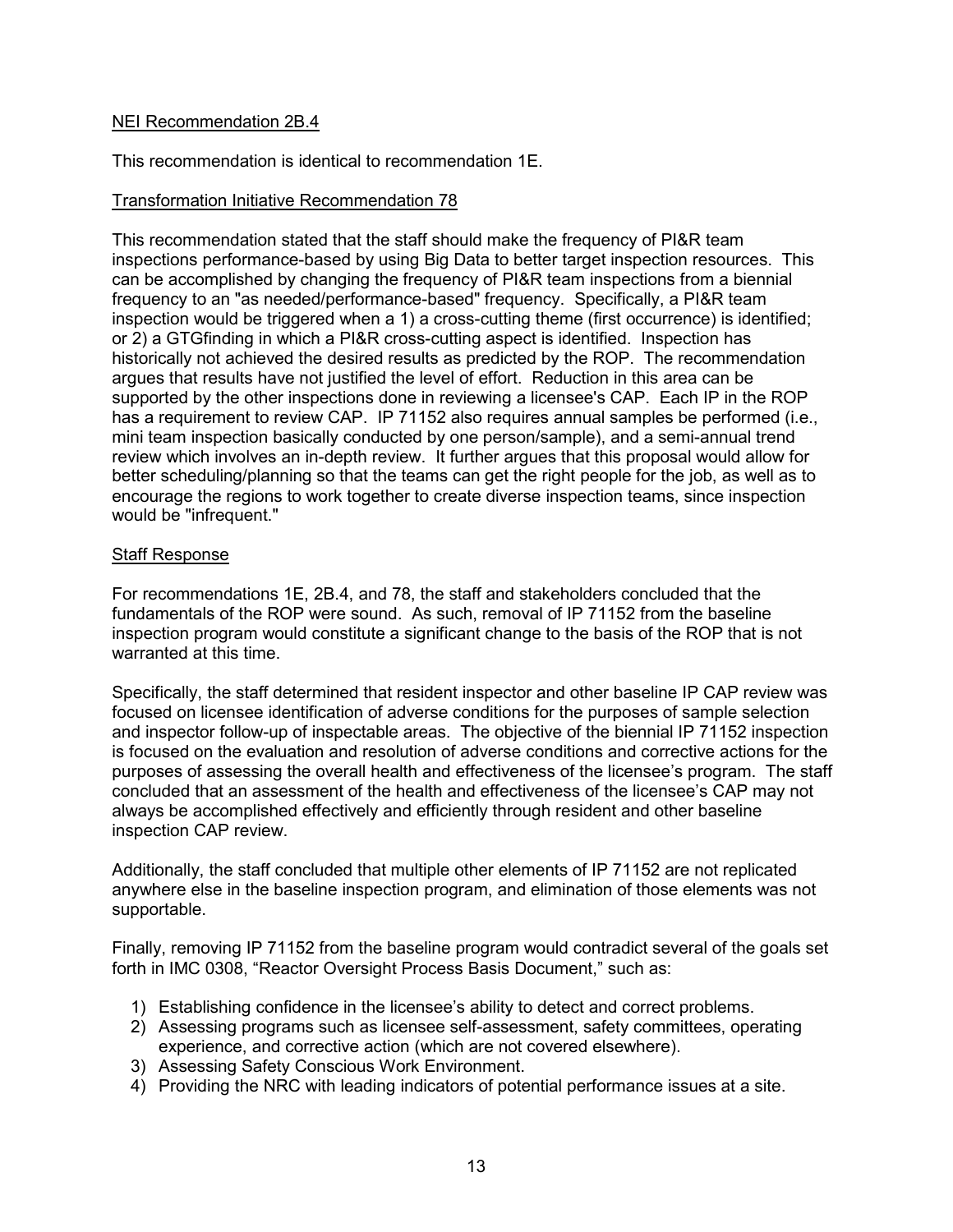However, the staff concluded that improvements and efficiencies can be gained in IP 71152. The staff is planning to create a working group to perform a comprehensive review of IPs 71152, 95001, 95002, "Supplemental Inspection for One Degraded Cornerstone or Any Three White Inputs in a Strategic Performance Area," dated February 9, 2011 (ADAMS Accession No. ML102020532), and 95003, "Supplemental Inspection for Repetitive Degraded Cornerstones, Multiple Degraded Cornerstones, Multiple Yellow Inputs or One Red Input," dated December 18, 2015 (ADAMS Accession No. ML15188A400), to better align the IPs with the objectives and eliminate areas of unnecessary duplication. The staff has identified the following recommended changes to IP 71152 that can be implemented prior to the completion of a comprehensive review.

IP 71152, Problem Identification and Resolution (Routine)

Recommendation: Transfer PI&R daily review and associated commitments, objectives, requirements, and resources from this procedure to IMC 2515, Appendix D, "Plant Status."

|             | <b>Hours</b><br>Single Unit | <b>Hours</b><br><b>Dual Unit</b> | <b>Hours</b><br><b>Triple Unit</b> |
|-------------|-----------------------------|----------------------------------|------------------------------------|
| Current     | 129                         | 178                              | 225                                |
| Revised     |                             |                                  |                                    |
| Transferred | 129                         | 178                              | 225                                |

Basis for Recommendation:

The staff's proposal is intended to align performance and time commitment with intended scope of the activity and to more clearly differentiate between routine CAP review and follow-up inspection. Additionally, it is intended to restore the original ROP separation between plant status and baseline inspection activities and remove the unintended bias towards using IP 71152 to conduct follow-up inspection effort over other baseline IPs. The transfer of hours to plant status included a revised assessment of the resource estimate appropriate for plant status activities, so there was not an equivalent increase in hours assigned to plant status

IP 71152, Problem Identification and Resolution (Biennial)

Recommendation: Change frequency to triennial, reduction of 35-48 hours annually, and conduct a comprehensive review of the PI&R inspections. The staff is recommending a comprehensive review to identify where the current procedure does not meet the intended reason for PI&R inspections and to address any gaps. The staff expects the result of this review will increase efficiency and effectiveness of the PI&R inspection.

|           | <b>Minimum</b><br><b>Samples</b> | Nominal<br>Samples | Maximum<br><b>Samples</b> | Minimum<br><b>Hours</b> | Nominal<br><b>Hours</b> | Maximum<br><b>Hours</b> |
|-----------|----------------------------------|--------------------|---------------------------|-------------------------|-------------------------|-------------------------|
| Current   |                                  |                    |                           | 106                     | 125                     | 144                     |
| Revised   |                                  |                    |                           |                         | 83                      | 96                      |
| Reduction |                                  |                    |                           | 35                      | 42                      | 48                      |

\* Biennial inspection hours are annualized in above table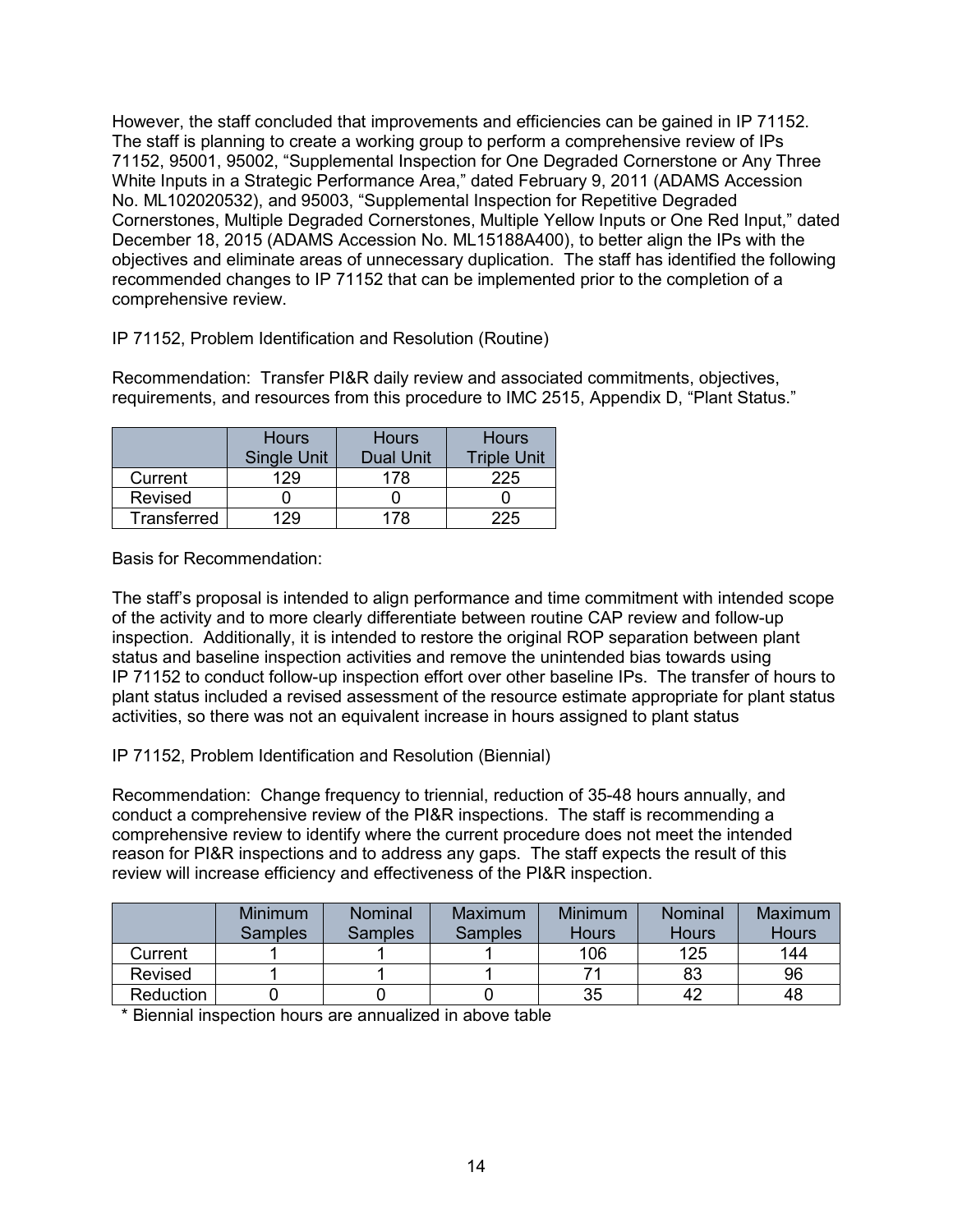#### Basis for Recommendation:

The staff is proposing to change the frequency from biennial to triennial, recognizing that the current procedure is not as effective as it could be, based on inspector feedback. The basis for the recommendation is that inspectors have many touchpoints in which to assess licensee CAP performance, including daily reviews of all issues entered into the CAP, semi-annual trend reviews, annual follow-up of selected issues, and other IPs directing reviews of issues entered into the CAP. In addition, regional staff perform a two-year review of all inspection findings for each licensee during end-of-cycle assessment meetings to determine if there are any adverse programmatic trends, including the licensee CAP. The staff performs a semi-annual review of all inspection findings with cross-cutting aspects related to PI&R as part of the assessment of licensee performance in the cross-cutting areas. Some staff have noted that the biennial frequency is too short, which causes similar issues to be repetitively reviewed every two years. The Regions also have the option to perform additional PI&R inspections for licensees in Column 3 or 4 of the Action Matrix when deemed appropriate.

The staff reviewed the numbers of PI&R cross-cutting aspects assigned and the numbers of findings identified during biennial PI&R inspections since 2010 to determine if there were any trends in industry CAPs. The data is summarized in the following graph. The staff concluded that findings identified during biennial PI&R inspections during the period were steady, while there has been a steady decrease in numbers of findings with PI&R cross-cutting aspects. The decrease in PI&R cross-cutting aspects is consistent with the decrease in overall inspection findings for the same period. The staff identified no adverse trends in industry performance for CAPs.



The staff also reviewed the number of inspection findings with PI&R cross-cutting aspects compared to the number of inspection findings with all cross-cutting aspects. The following graph depicts the trend in the percentage of findings with PI&R cross-cutting aspects. There is a decreasing trend in the number of PI&R cross-cutting aspects compared to the number of findings for all cross-cutting aspects.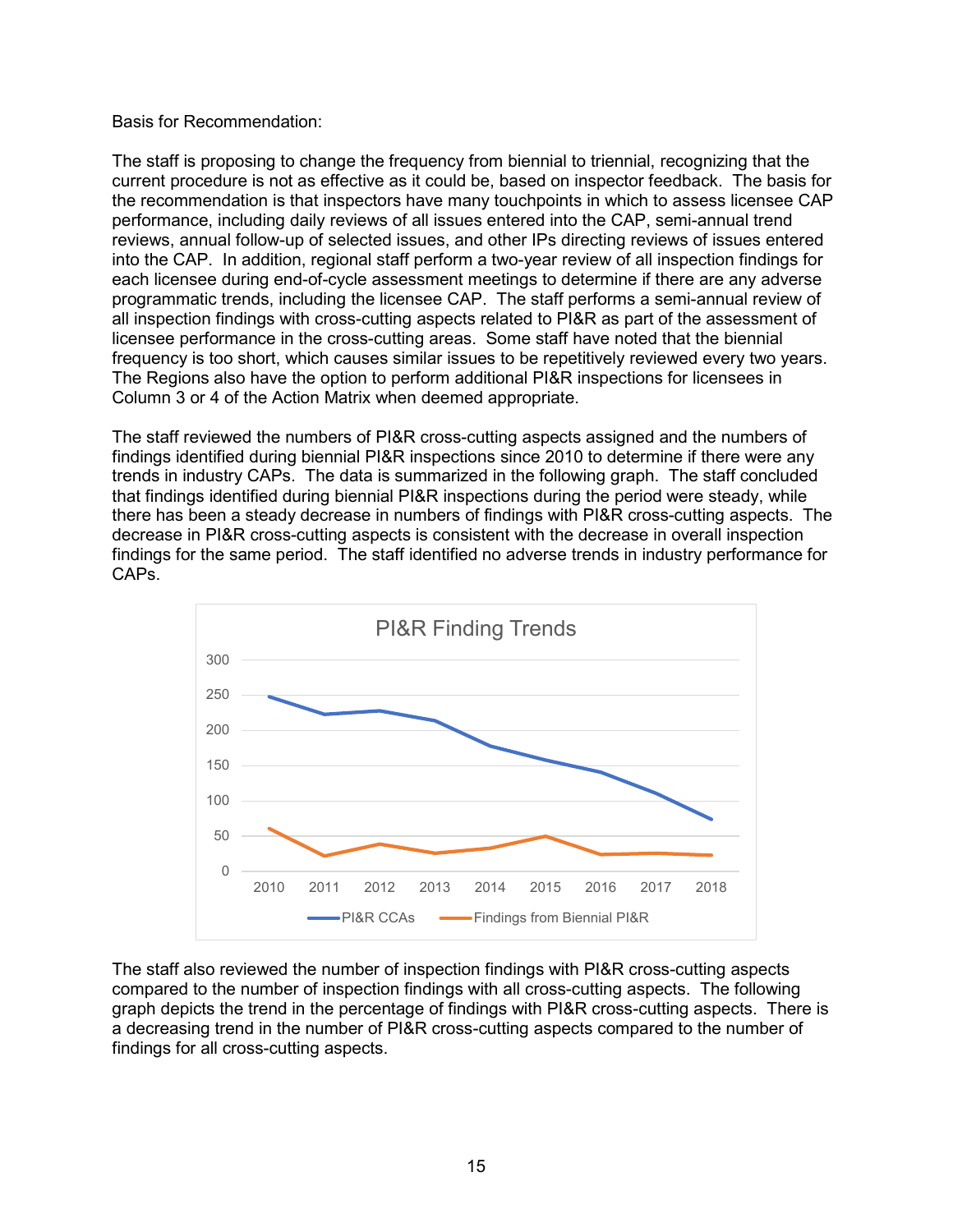

## IMC 2515, Appendix D, Plant Status

Recommendation: Add PI&R daily review and transfer associated commitments, objectives, requirements, and resources from IP 71152 to this procedure.

|             | <b>Hours</b>       | <b>Hours</b>     | <b>Hours</b>       |
|-------------|--------------------|------------------|--------------------|
|             | <b>Single Unit</b> | <b>Dual Unit</b> | <b>Triple Unit</b> |
| Current     | 641                | 699              | 908                |
| Revised     | 720                | 720.             | 1080               |
| Transferred | 29                 | 178              | 225                |

Under this proposal, a portion of the CAP daily review will be removed from IP 71152 and added to plant status activities which currently include control room walkdown, status meetings, plant tour, and reactor safety/plant security interface. The staff reviewed the hours typically needed for plant status activities. Most of the 178 hours that were transferred from IP 71152 are being removed from the baseline program, so that daily plant status review hours under IMC 2515 will only increase from 699 to 720 hours for a dual unit site. This number is based on the assumption that two inspectors at a site will need about three hours per day combined to cover daily plant status activities. Assuming approximately 48 weeks on site per inspector, this works out to 720 hours per year.

Basis for Recommendation:

The team's proposal is intended to return the daily screening of CAP documents from IP 71152 back to the plant status inspection manual chapter along with associated commitments, objectives, requirements and resources and to update ROP basis documents accordingly. This action removes a bias toward selection of IP 71152 to follow-up plant status items – many of which would be more effectively inspected by other baseline IPs.